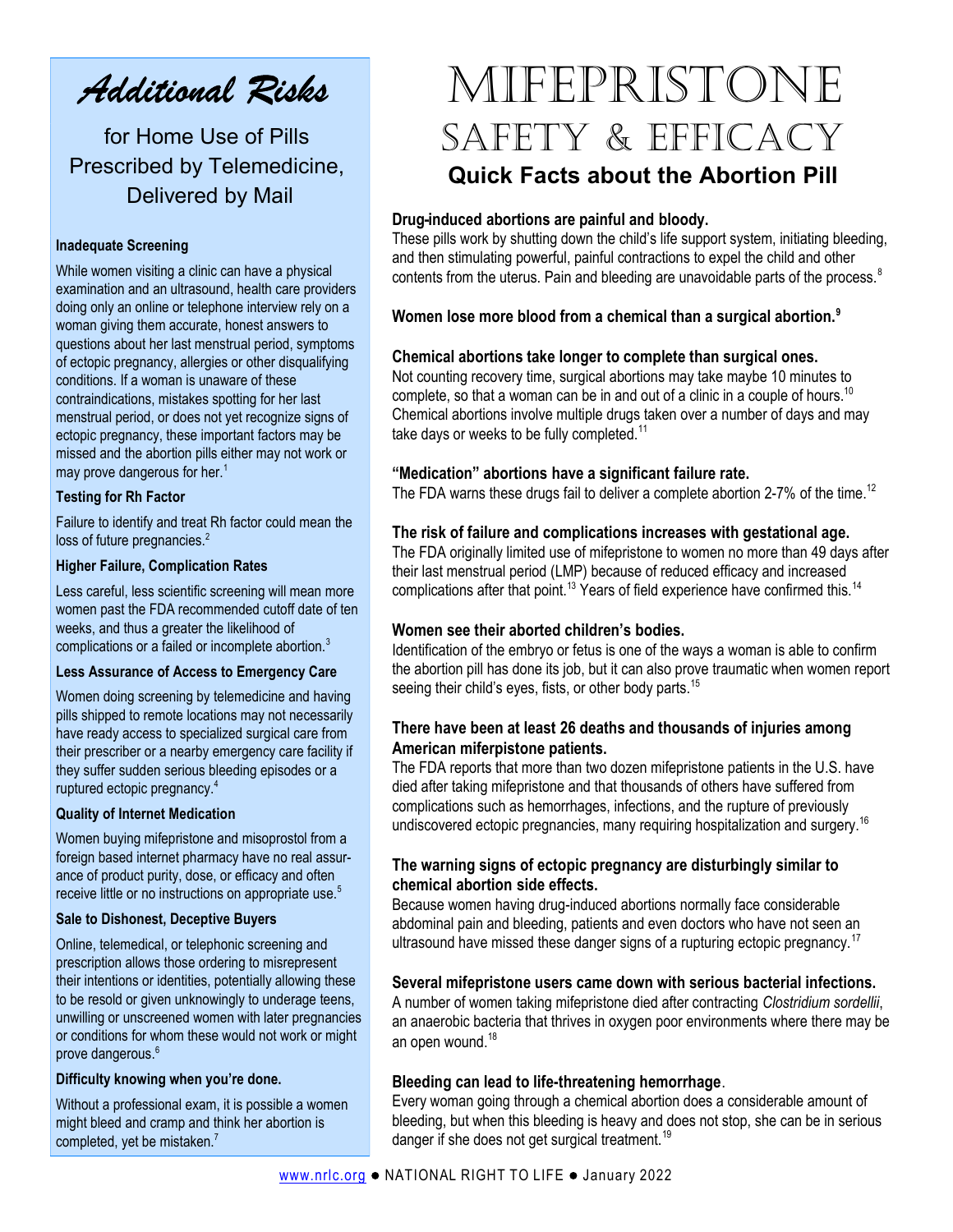# Detailed Notes & Citations

# Additional Risks for Home Use of Pills...

1. U.S. Food and Drug Administration (FDA), "Mifeprex® (mifepristone) tablets Label," 3/2016 Revision, Reference ID: 3909592, available at [https://www.accessdata.fda.gov/drugsatfda\\_docs/label/2016/020687s020lbl.pdf,](https://www.accessdata.fda.gov/drugsatfda_docs/label/2016/020687s020lbl.pdf) accessed 8/6/20, see Table 4, p. 13.; Elizabeth Raymond, Daniel Grossman, Ushma D. Upadhay, Mitchell D. Creinin, et al, "Commentary: No-test medication abortion: A sample protocol for increasing access during a pandemic and beyond," Contraception , Vol 101, No. 6 (June 2020), pp. 361-366, at 363. A 2007 study appearing in the British Journal of Obstetrics & Gynaecology found that women's estimates of pregnancy duration were 19 days fewer [two and half weeks shorter] than ultrasound estimates. K. Blanchard, Beverly Winikoff, et al, "A comparison of women's provider's, and ultrasound assessments of pregnancy duration among termination of pregnancy clients in South Africa," BJOG, Vol. 114, No. 5 (May 2007), pp. 569-75. Even supposing these misestimations are not intentional to meet the gestational deadline, it is possible that women may miscalculate by mistaking early spotting for a menstrual period.

2. FDA, 3/2016 Mifepristone Label (see note 1), Warnings and Precautions. 5.5 Rhesus Immunization," p. 6. Armando Fuentes, "Rh Incompatibility During Pregnancy," KidsHealth from Nemours, October 2018. Available at [https://kidshealth.org/en/parents/rh.html,](https://kidshealth.org/en/parents/rh.html) accessed 7/31/20. Rh D immune globulin for Rh D negative women having either medical or surgical abortions is recommended by the American College of Obstetricians and Gynecologists (ACOG), "Practice Bulletin No. 181: Prevention of Rh D Alloimmunization" Obstetrics & Gynecology, Vol. 130, no. 2 (August 2017) pages e57-e70. Also see Kristi Stone Hamrick, "Abortion pills without Rhtesting could prevent many women from every having children." Washington Examiner, May 29, 2020, at [https://www.washingtonexaminer.com/opinion/abortion-pills-without-rh-testing-could-prevent-many-women-from-ever-having-children, ac](https://www.washingtonexaminer.com/opinion/abortion-pills-without-rh-testing-could-prevent-many-women-from-ever-having-children)cessed 7/31/20.

3. FDA, 3/2016 Mifepristone Label (see note 1), accessed 8/6/20. Table 4, p 13 shows risk of failure – defined in terms of "Surgical intervention for ongoing pregnancy" – increased with gestational age. Though that chart showed progression only up to ten weeks, abortion pill advocates led by Elizabeth G. Raymond and Daniel Grossman have advocated a "No-Test" chemical abortion protocol (see note 1) which would rely on prescriber and patient estimates based on last menstrual period or LMP. Authors note that "Regardless of the precise GA [gestational age] limit selected, use of the no-test approach will inevitably result in treatment of some fraction of patients whose true GAs exceed 77 days" [already beyond the FDA limit], p. 363.

4. Alice Cartwright of Advancing New Standards in Reproductive Health (ANSIRH), a research group from the University of California - San Francisico that among other things, promotes abortion by telemedicine, writes specifically about "How telemedicine can fill the void left by 'abortion deserts" Mashable, May 27, 2018 at [https://mashable.com/article/abortion-deserts-telemedicine,](https://mashable.com/article/abortion-deserts-telemedicine) accessed 1/24/22. "Abortion deserts" are those places that are more than 100 miles or more from an abortion clinic. Cartwright neglects to mention that a person far from an abortion clinic may also be miles from the closest emergency room, a critical factor should a patient begin to hemorrhage, show signs of infection, or go into shock. For a map showing what an enormous portion of the United States qualifies as "abortion desert," see Jackie Flynn Mogensen, "This Mpa Depicts Abortion Access Across America and It's Really Bleak," Mother Jones, May 15, 2018, at [https://www.motherjones.com/politics/2018/05/this-map-depicts-abortion-access-across-america-and-its-really-bleak/, acc](https://www.motherjones.com/politics/2018/05/this-map-depicts-abortion-access-across-america-and-its-really-bleak/)essed 1/24/22.

5. Chloe Murtagh, Elizabeth Raymond, Beverly Winikoff, et al, "Exploring the feasibility of obtaining mifepristone and misoprostol from the internet," Contraception, Vol. 97, no.4 (April 2018), pp. 287-291. Though authors tried to argue that their attempted to order abortion pill kits over the internet showed the method was "feasible," they found that none of the kits came with any instructions or warnings, none required any prescription, some came with pin pricks in the packaging that may have degraded the products, raising serious questions about the safety and efficacy of these drugs and the responsibility of those selling them.

6. If a healthcare provider does not directly examine a woman or ask for some sort of identification or documentation, he or she cannot be certain that the person they are talking to is actually pregnant or is even the intended patient. Even before the FDA authorized prescription of abortion pills by telemedicine, there were multiple occasions where someone ordered pills that they intended to use on others, e.g., Kevin Murphy, "Abortion-drug dealer pleads guilty, linked to Grand Rapids man accused of poisoning pregnant woman's drink," Wisconsin Rapids Tribune, March 5, 2020,

[https://www.wisconsinrapidstribune.com/story/news/2020/03/05/abortion-pill-dealer-ursula-wing-guilty-case-tied-grand-rapids-man/4966488002/; She](https://www.wisconsinrapidstribune.com/story/news/2020/03/05/abortion-pill-dealer-ursula-wing-guilty-case-tied-grand-rapids-man/4966488002/)reen Siewert, "New York woman convicted of illegally selling abortion drugs in Wisconsin," Wausau Pilot & Review, July 12, 2020,

[https://wausaupilotandreview.com/2020/07/12/new-york-woman-convicted-of-illegally-selling-abortion-drugs-in-wisconsin/, ac](https://wausaupilotandreview.com/2020/07/12/new-york-woman-convicted-of-illegally-selling-abortion-drugs-in-wisconsin/)cessed 8/7/20.

7. In Stephen L. Fielding, Emme Edmunds, and Eric A. Schaff, "Having an Abortion Using Mifepristone and Home Misoprostol: A Qualitative Analysis of Women's Experiences," Perspectives on Sexual and Reproductive Health, Vol 34, No. 1 (January/February 2002), pp. 34-40, at 37, early pioneer Eric Schaff noted early on in the chemical abortion campaign that "Even though a woman may have experienced cramping and bleeding, she cannot know for certain that her abortion is complete until a provider performs either a sonogram or a hormonal pregnancy test." The FDA concurs. On page 4 of the FDA Mifepristone Label (see note 1), at "2.3 Post-treatment Assessment: Day 7 to 14," The FDA cautions that "Lack of bleeding following treatment usually indicates failure; however, prolonged or heavy bleeding is not proof of a complete abortion."

# Mifepristone Safety & Efficacy...

8. FDA Mifepristone Label (see note 1) on page 6 says

Abdominal pain/cramping is expected in all medical abortion patients and its incidence is not reported in clinical studies. Treatment with MIFEPREX and misoprostol is designed to induce uterine bleeding and cramping to cause termination of an intrauterine pregnancy. Uterine bleeding and cramping are expected consequences of the action of MIFEPREX and misoprostol as used in the treatment procedure. Most women can expect bleeding more heavily than they do during a heavy menstrual period..